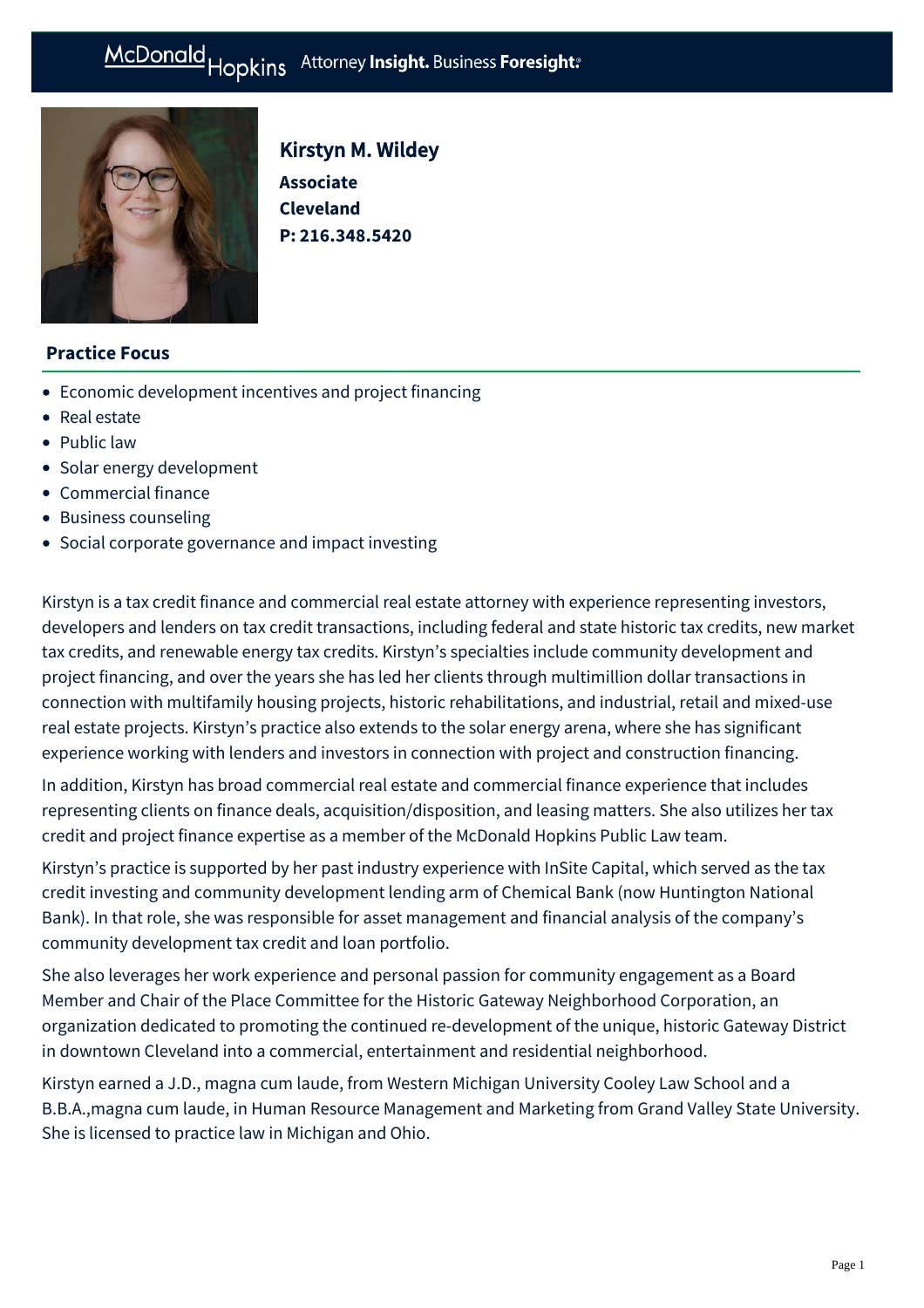### **[Representative Cases/Matters](#page-1-0)**

- <span id="page-1-0"></span>Represented historic tax credit investor for the rehabilitation of a long-abandoned historic apartment building in Detroit, creating market-rate and affordable residential units.
- Represented financial institution in a \$25 million dollar construction and mini-permanent loan for construction of a multifamily project in Michigan.
- Represented developer in a \$46 million transaction for renovation of existing historic buildings into multifamily housing and a hotel. The project involved a highly complex capital stack, including construction loans, PACE financing, Ohio state historic tax credits, federal historic tax credits, and other economic grants and incentives.
- Represented Ohio university in connection with the unwind of a historic tax credit structure.
- Represented bank in connection with seven separate permanent and construction loan financings covering 15 solar projects in Massachusetts, Illinois, Georgia, and New York.
- Represented bank in connection with the admission of a tax equity investor for five solar projects located in Massachusetts and Texas.
- Represented bank in closing a \$30 million loan transaction to large distributor of baked goods and breads; advised on structure and documentation of subordination of a third-party lender and shareholder debt.
- Represented a real estate developer in connection with the admission of an equity investor and the granting of a conservation easement for the façade and air rights for two historic buildings. Also represented the client on a construction loan for the redevelopment of the buildings for office use.
- Represented real estate developer in connection with the use of federal historic tax credits and Ohio state historic tax credits for the rehabilitation of two vacant buildings for redevelopment into mixed-use multifamily residential apartments and retail spaces. The transactions involved two historic tax credit investors and two bridge loans.
- Represented the developer in connection with securing a bridge loan for a historic rehabilitation project located in Ohio.
- Represented bank in connection with the financing of a project utilizing new markets tax credits located in Michigan.
- Represented federal historic tax credit and Ohio historic tax credit investor in connection with the \$9 Million rehabilitation of a boutique hotel and conference center in Ohio.
- Represented client in the complex financing involved in in the acquisition of historic building in downtown Cleveland.
- Assisted in representation of developer in obtaining Enterprise Zone Tax Exemption for new construction of \$22 million hotel.
- Provided guidance and prepared documentation to assist municipality in expansion of existing Ohio Energy Special Improvement District.
- Represented borrower in \$15 million revolving credit facility with national financial institution.

# **Admissions - Court**

U.S. District Court for the Western District of Michigan

#### **Admissions - State**